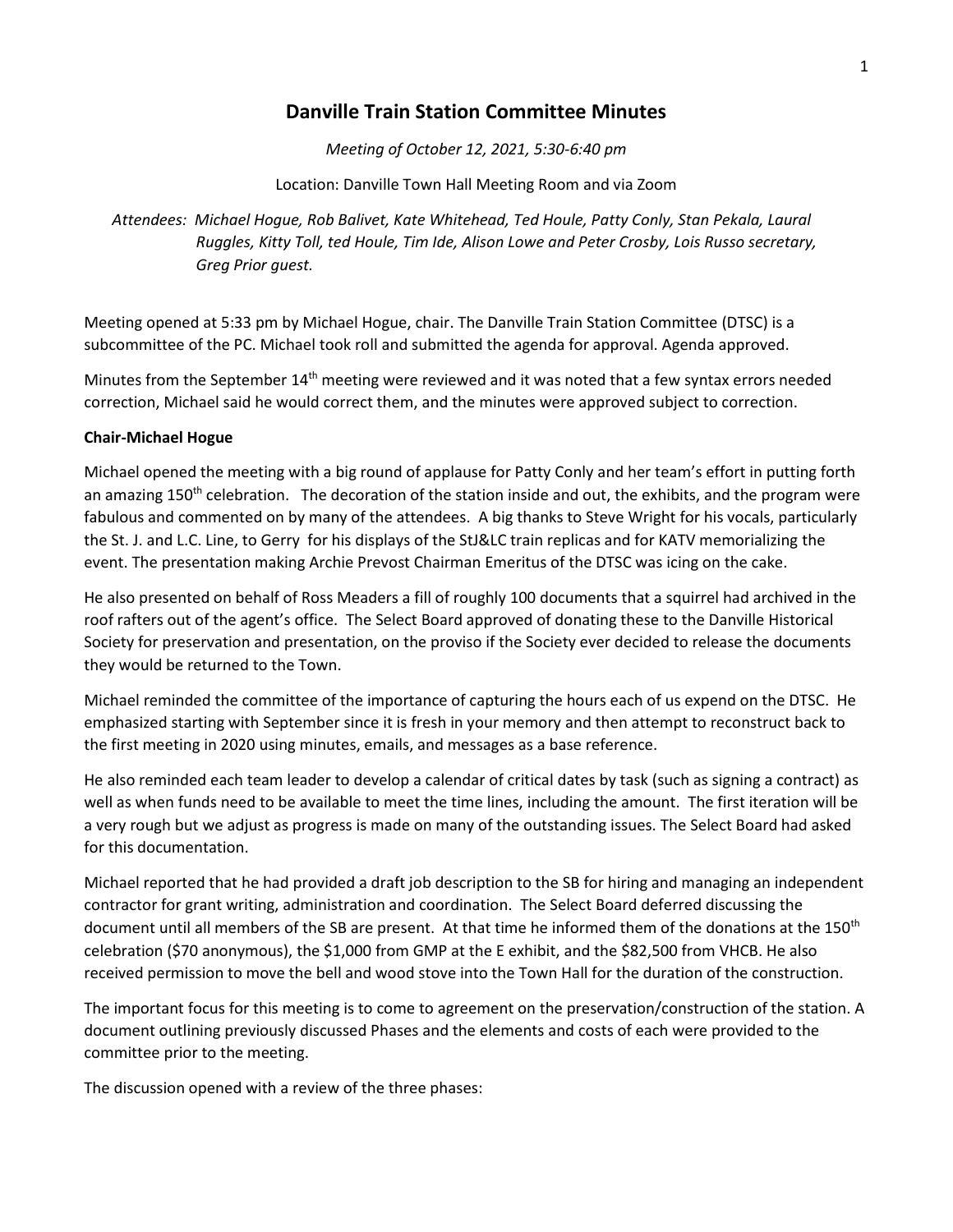Phase One: Preserve and restore the exterior of the building, adding back the platform and canopy, installing a wayfinding kiosk and some landscaping. In the interior, restore the passenger area with new bathrooms and essentially mothballing the freight room except for the restoration of the south side freight doors. All at an estimated cost of \$300,225

Phase Two: For the freight room add an ADA bathroom, refinish the floors, repair plaster walls and ceiling, and reconfigure the windows on the south and east sides. In addition buildout an entrance on the north side, develop a parking plan using Town assets and perhaps neighboring properties with landscaping on the north side. All for an additional cost around \$80,000.

Phase Three: Construct the missing east section of the freight area, extend the platform and canopy and extend the platform up the trail about 50 feet. Add windows on the south east and north sides. On the north side build a bump out entrance similar to the one that was demolished as the entrance to the combined freight room. All for an additional cost around \$106,000.

Patty Conly asked if there was additional evidence other than the carriage that a north bump out existed. In light of the fact Ross Meaders was not present; Michael answered a survey map from the 70s showed the bump out on the now removed section of the freight room. However since this is only an issue if we vote to include Phase Three.

Ted Houle questioned why windows were in the budget for both Phase One and Phase Two. Michael responded that the Phase One window estimate was for the existing windows of which only one is in the freight room. He indicated that the Phase Two budget included a window facing east and glass doors replacing the south facing freight doors, perhaps needing to be addressed in advance of a use/tenant.

Peter Crosby interjected a critical observation that fundraising needs to be one time, not multiple times,; breaking up the work and the ask would be challenging to say the least.

Kitty Toll asked about leaving the inside of the station 'bare' and use for community affairs. Michael pointed out that there are ample facilities available in the town for community affairs and if we were to use the freight room as such we would have to meet all of the fire code requirements as well as an ADA bathroom. Kitty also asked if \$80,000 is enough to make the freight room viable as a useable/rentable space. Michael responded that he and Rob reviewed the numbers and felt it was achievable.

Kitty felt Phase One and Two together was an achievable goal, but Phase Three not so as fit out for a business would be a hard sell for donations. Peter agreed stating it would feel like subsidizing a commercial enterprise. Michael felt that a minimal fit out would help attract a tenant, whose rent would help with capital costs.

Laural Ruggles questioned the need for 3 bathrooms, 2 being ADA. Since an ADA bathroom is required in each separate space, the discussion turned to the non ADA bathroom. Rob Balivet expressed the belief there is economy of scale to do it now versus waiting until demand outstripped the capacity of one bathroom on the passenger side. Laural agreed to that possibility and indicated she supported it if it doubles as the janitor's room.

Alison Low indicated that there may be funds available for one or both ADA bathrooms in the VOREC grant, assuming Danville was selected and asked if we had anymore information on the grant and its application. Kate Whitehead said that she had sent an email and was expecting an answer shortly re submitting an interest letter.

Michael summarized his sense of the discussion that we proceed with Phase One and Two, Phase Three is off the table, and that we needed \$400,000 to do the job right. This plan was unanimously approved.